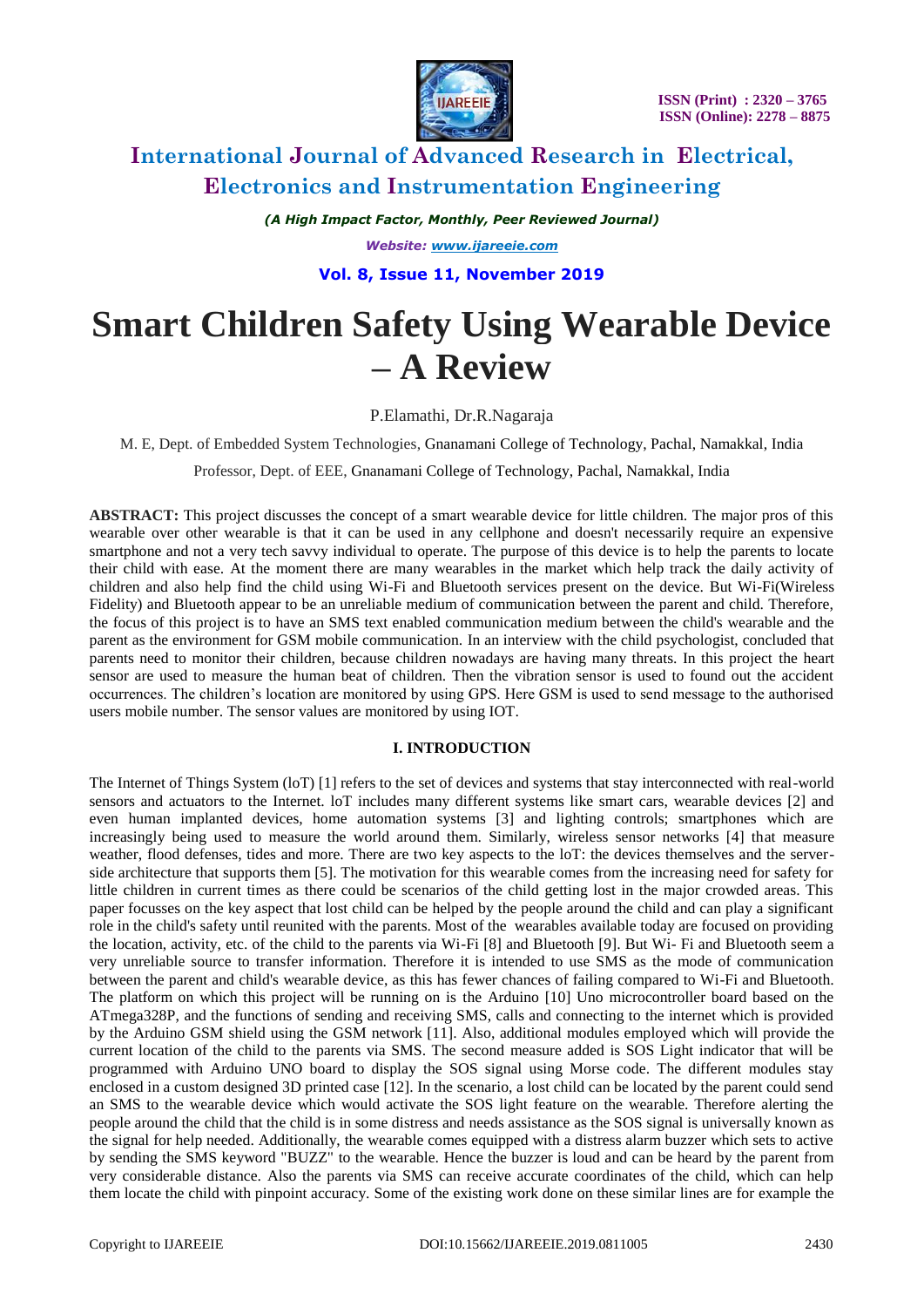

*(A High Impact Factor, Monthly, Peer Reviewed Journal)*

*Website: [www.ijareeie.com](http://www.ijareeie.com/)*

### **Vol. 8, Issue 11, November 2019**

low-cost, lightweight Wristband Vital [2] which senses and reports hazardous surroundings for people who need immediate assistance such as children and seniors.

It is based on a multi-sensor Arduino micro-system and a lowpower Bluetooth 4.1 module. The Vital band samples data from multiple sensors and reports to a base station, such as the guardian's phone or the emergency services. It has an estimated battery life of 100 hours. The major drawback for the Vital band is that it uses Bluetooth as the mode of communication between child and the parent. Since the distance between the two in some cases could be substantial and the Bluetooth just won't be able to establish a close link between the two.

The motivation for this wearable comes from the increasing need for safety for children in present times as there can be scenarios of the child getting lost in the major crowded areas. This paper focusses on the key aspect that lost children can be helped by the people around the child and can play a significant role in the child's safety until reunited with the parents. Therefore it is intended to use the SMS as the communication type between the parent and child's wearable device, as this has fewer chances of failing when compared to Wi-Fi and Bluetooth. The platform on which this project will be running on is the Arduino Uno microcontroller board based on the ATmega328P, and the functions of sending and receiving SMS, which is provided by the Arduino GSM Module using the GSM network. Also, additional modules employed which will provide the current location of the child to the parents via SMS. The second measure added is SOS Light indicator that will be programmed with Arduino UNO board to display the SOS signal whenever the parent want. In the scenario, a lost child can be located by the parent could send a predefined keyword as an SMS to the wearable device which would reply back by sending location to the parent mobile. Additionally, the wearable equipped with a distress alarm buzzer which sets to active by sending an SMS keyword "BUZZ" to the wearable. Hence the buzzer is louder and can be heard by the parent from very considerable distance. Also the parents via SMS can receive coordinates of the child, which can help them locate the child with maximum accuracy. Some of the existing work done on these similar lines are for example the low-cost, lightweight Wristband Vital which senses and reports hazardous surroundings for people who need immediate assistance such as children and seniors. It is based on a multi-sensor Arduino micro-system and a low power Bluetooth 4.1 module. The major drawback for the Vital band is that it uses Bluetooth as the mode of communication between child and the parent. Therefore, the wearable device proposed will be communicating with the parent via SMS through GSM which would ensure that there is a secure communication link. Also, customization of the wearable can be possible as per our needs by reprogramming the Arduino system

#### **II. BLOCK DIAGRAM**

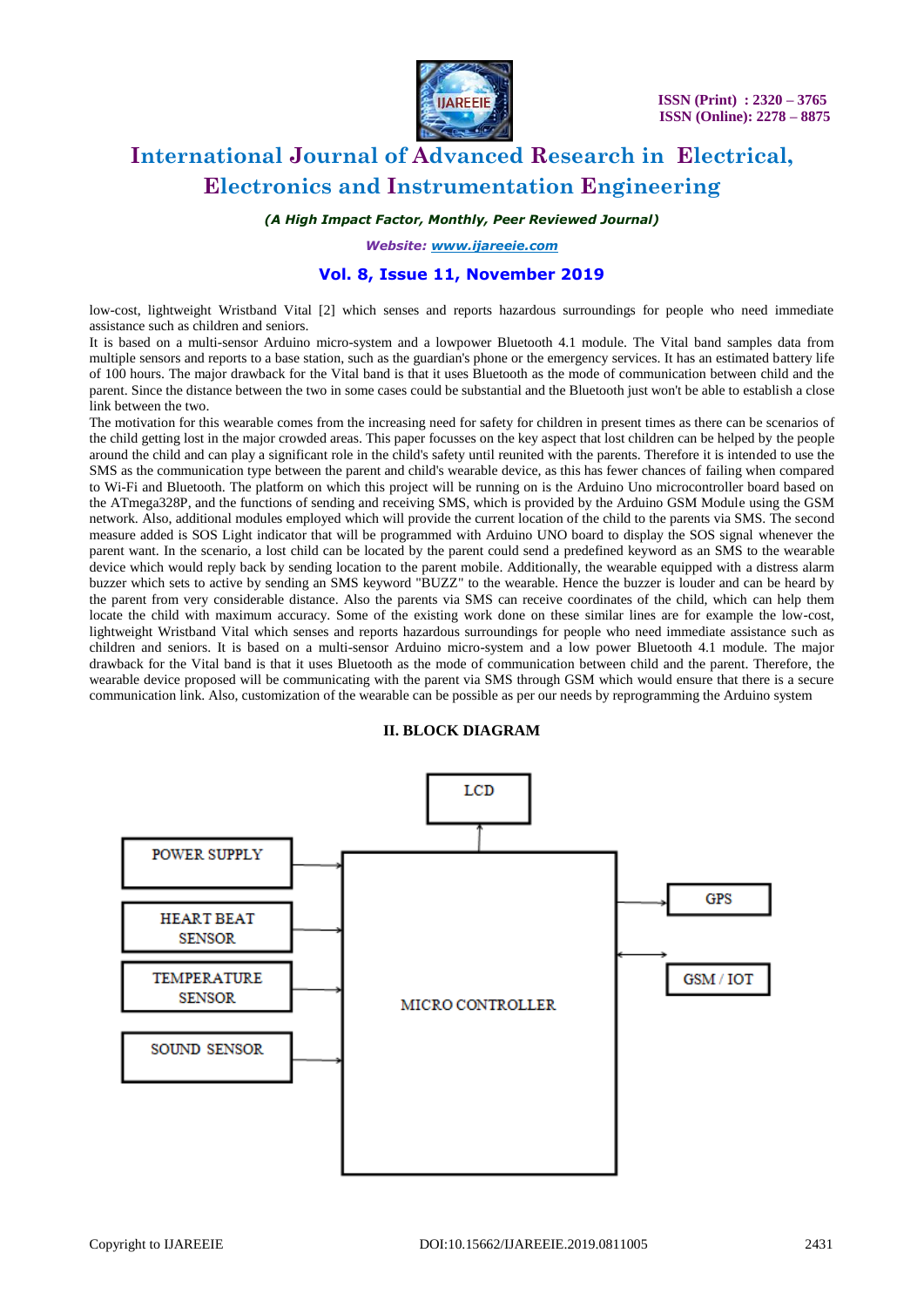

*(A High Impact Factor, Monthly, Peer Reviewed Journal)*

*Website: [www.ijareeie.com](http://www.ijareeie.com/)*

#### **Vol. 8, Issue 11, November 2019**

#### **II. LITERATURE SURVEY**

**A NOVEL APPROACH TO PROVIDE PROTECTION FOR WOMEN BY USING SMART SECURITY DEVICE** Seelam and Prasanti(2018)[1] says that in today's world women are less secure and have many issues regarding their security purpose. This paper describes about safe and secured electronic system for women which comprises of an Arduino controller and sensors such as temperature LM35, flex sensor, MEMS accelerometer, pulse rate sensor, sound sensor. A buzzer, LCD, GSM and GPS are used in this project. When the woman is in threat, the device senses the body parameters like heartbeat rate, change in temperature, the movement of victim by flex sensor, MEMS accelerometer and the voice of the victim is sensed by sound sensor. When the sensor crosses the threshold limit the device gets activated and traces the location of the victim using the GPS module. By using the GSM module, the victim's location is sent to the registered contact number.

**AN INTELLIGENT SAFETY SYSTEM FOR INDIVIDUAL'S SECURITY** Prof. Kiran et al(2017)[2] says that, in today's world, security is the major issue for an individual. In this project the system consists of a monitoring device, which gets activated when the device is tapped upon then a text message along with voice alert message is received by the respective emergency contacts. Further the person who receives the notifications can find and track the location without the interaction of the victim's application at each and every function.

**SMART SECURITY SOLUTION FOR WOMEN BASED ON INTERNET OF THINGS (IOT)** Harikiran et al(2016)[3] says that, today in the current global scenario, the prime question in every girl's mind, considering the ever rising increase of issues on women harassment in recent past is mostly about her safety and security. In this paper they propose to have a device which is the integration of multiple devices, hardware comprises of a wearable "Smart band" which continuously communicates with Smart phone that has access to the internet. The application is programmed and loaded with all the required data which includes Human behaviour and reactions to different situations like anger, fear and anxiety. This generates a signal which is transmitted to the smart phone. The software or application has access to GPS and Messaging services which is pre-programmed in such a way that whenever it receives emergency signal, it can send help request along with the location coordinates to the nearest Police station, relatives and the people in the near radius who have application. This action enables help instantaneously from the Police as well as Public in the near radius who can reach the victim with great accuracy.

**RESEARCH AND DEVELOPMENT OF A MOBILE-BASED WOMEN SAFETY APPLICATION WITH REAL-TIME DATABASE AND DATA-STREAM NETWORK** Sai Prashanth et al (2017)[4] developed an application that incorporates all the unique features such as real-time location tracking and integrate all the features offered by the existing system such as GPS tracking, SOS. The application requires an initial registration along with emergency contacts and the user is asked to update the emergency contacts from time to time. When the user is travelling from one place to another, the dynamic GPS tracking offered by PubNub's channel is turned on to view the user's location on a map. Users with the same app can monitor other users with this app through the dynamic GPS Tracking system through the PubNub channel. When the SOS button is pressed then an alert message which contains the name of the user, GPS Location and a help message is sent via SMS. The user has access to first-aid information and toll free helpline phone numbers. All the information and data is integrated with Firebase.

**WOMEN'S SAFETY MEASURES THROUGH SENSOR DEVICE USING IOT** Sathyapriya and Mary(2018)[5] describes safety electronic device for women, a wearable smart bracelet, that sends alerts to friends, family, as well as the police when they fell they are in problem. The smart device based on IOT uses a low-energy Bluetooth connection to synchronize to an application on the wearer's Smartphone. The application lets the wearer inform her situation in case of a critical situation - to her friends, family members, the police, or a group. The software or application has access to GPS/GSM and Messaging services, which is pre-programmed in such a way that whenever it receives emergency signal, it can send help request along with the location coordinates to the nearest Police station, relatives using emergency keys (SOS). This action enables help instantaneously from the Police who is in the near geographical location, who can reach the victim with great accuracy. The app also uses the Smartphone's record the incident and subsequently transmits the wearer's location along with the audio recording to the police.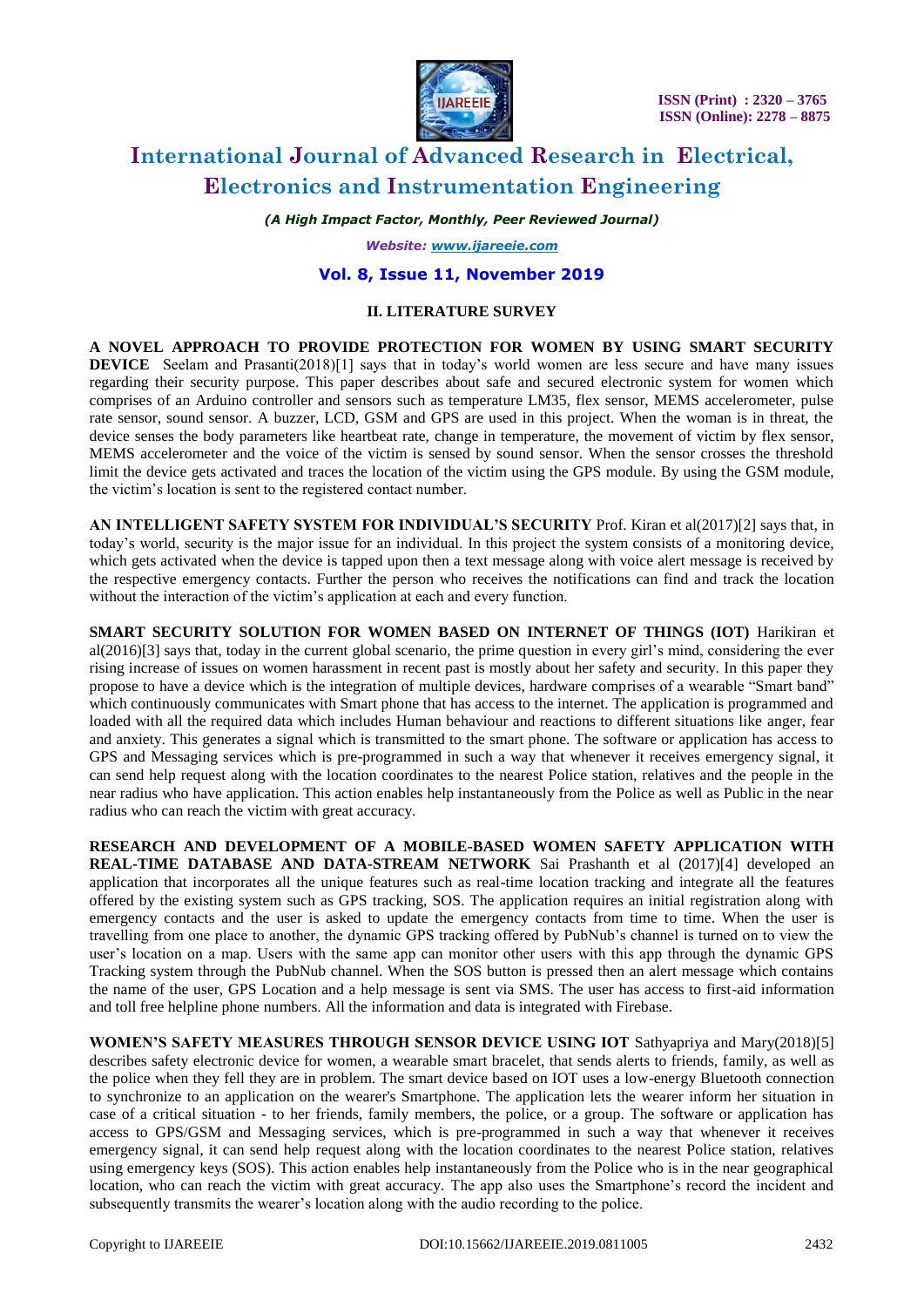

*(A High Impact Factor, Monthly, Peer Reviewed Journal)*

*Website: [www.ijareeie.com](http://www.ijareeie.com/)*

### **Vol. 8, Issue 11, November 2019**

**SMART SHIELD FOR WOMEN SAFETY** Pawar et al(2018)[6] made an attempt to solve the problems of women safety. The scope of their system is to develop a smart device which can help women in some emergency situations. The system is a smart wearable device which resembles a jacket. The device contains different modules such as GPS (Global Positioning System), GSM (Global System for Mobile communication), Camera, Buzzer, Shock Mechanism Circuit. The main objective of the system is to provide a reliable security system for a woman when they are alone or feel unsafe.

**SMART BEARS DON'T TALK TO STRANGERS: ANALYSING PRIVACY CONCERNS AND TECHNICAL SOLUTIONS IN SMART TOYS FOR CHILDREN** Katerina Demetzou et al(2017)[7] designed a "Smart Bear" which is a hypothetical connected-smart toy for children. While the functionalities it presents are appealing to both children and their parents, the privacy concerns that are raised should be taken into serious consideration. A big amount of personal data of the child (and probably of other uninformed minors and adults in physical vicinity) are processed and analysed, an accurate profile of the child is created and direct marketing practices would most probably take place. The toy could suddenly turn into a surveillance device, while malicious third parties might hack the device and proceed to activities that would even threaten the child's physical and/or mental health. Data minimisation and privacy enhancing technologies are suggested, that would, if not completely alleviate, at least diminish the risks presented. Cybersecurity measures constitute a necessary condition for the alleviation of privacy concerns. This paper concludes that while a zero privacy risk "Smart Bear" is currently not possible, a privacy considerate "Smart Bear" is not that hard to achieve.

**A SMART WATCH FOR WOMEN SECURITY BASED ON IOT CONCEPT 'WATCH ME**' Helen et al(2017)[8], designed a wearable smart watch. When a women or child wearing this 'watch me' is exposed to sexual or vulnerable attack, the sensor present in it detects the heart beat rate of a person which will be high at the moment by the secretion of epinephrine hormone from hpa axis and gets activated, this will not only provide alarm sound to the attention of nearby people, it will automatically make a call to our registered contact and also through GPS/GSM it will detect the nearby police station and make a ring there so it will be helpful for police to arrive soon at the spot by tracking the GPS, such a system will lead to safer and better environment.

**ACTIVITY TRACKER WRIST BAND FOR CHILDREN MONITORING USING IOT** Bhanupriya and Sundarajan(2017)[9] proposed a device which is integrated with multiple devices, comprising of wearable "Activity" Tracker Wrist Band" which is programmed with all the required data which includes the behaviour of the human reactions like anger, anxiety, nervousness and fear. When these situations are faced by the victim, the various sensors generate the emergency signals which are to be transmitted to the smart phone. The system effectively monitors the children presence within the expected zone. When the person crosses the monitoring zone, then based on IOT Monitoring system, GSM sends help request by sending messages to the nearest police station, parents and the people in the near radius.

**IOT BASED UNIFIED APPROACH FOR WOMEN AND CHILDREN SECURITY USING WIRELESS AND**  GPS Bhavale et al(2016)[10] proposing a system that works on the controversy of children and women security using IOT. The proposed system intends to a device wireless technique in the form of embedded device namely Arduino for women that will serve the purpose of alerts and way of communicating with secure channels and it captures the image using electronic camera. There are many android applications for women safety but they as not as much as efficient. So to solve this issue of women safety they develop a wireless sensor kit which is easy to use and which is efficient to provide help to that victim. so when the victim press kits button, our application will capture the photo, collect user's information to send notification to registered phone numbers with link of captured image. This saves the time and that victim get help without loss of time. Also in the case of Children security the system proposes a speed monitoring and location tracking facilities using GPS, GPRS, GSM. The system consists of bus unit. The bus unit which is used to detect the path of Bus by using GPS. Weather the bus is travelling on its day to day route and also it monitors the over speeding of bus. For the mechanism of vehicle tracking Haversine and Trilateration algorithm are used. According to that by using GSM, alert messages will be send to their parents and vehicle owner. The system has been developed on web based data driven application that provides the useful information.